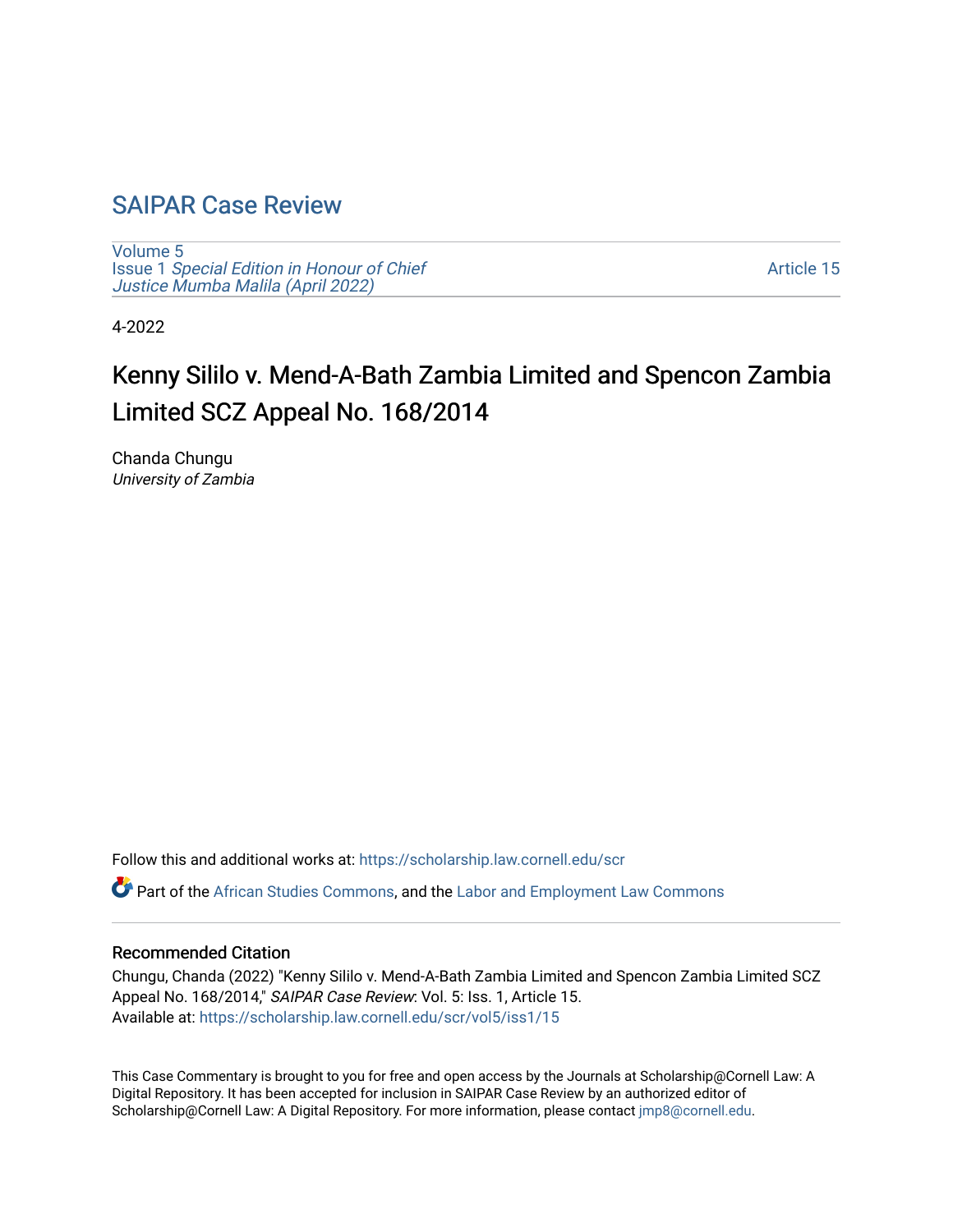# *Kenny Sililo v. Mend-A-Bath Zambia Limited and Spencon Zambia Limited SCZ Appeal No. 168/2014 Chanda Chungu[1](#page-1-0)*

## **Facts**

The employer and employee had entered a written contract of employment. However, during the employment, a statutory instrument made pursuant to the Minimum Wages and Conditions of Employment Act<sup>[2](#page-1-1)</sup> came into effect.<sup>[3](#page-1-2)</sup> As a result of this statutory instrument, certain minimum wages were prescribed for protected employees, of which the employee in question was one.

The employer thereafter offered him a reduced salary as his current salary was above that prescribed by the statutory instrument. The employee complained about the employer's conduct and declined the offer, as he considered it to be a unilateral alteration of his conditions of service.

He was subsequently dismissed.

### **Holding**

The Supreme Court was categorical that the legislation is not intended to pull down an employee's terms and conditions which are higher than those provided for in the Ministerial **Orders** 

The Supreme Court confirmed that basic and minimum wages and conditions of employment that are provided for are intended to set the basic minimum for contracts of employment. For protected employees, the conditions of service in the Ministerial Orders apply in the absence of express agreement between the parties. These are terms which are deemed by the court to be present in the contract of employment because they concern employment rights that are created by the Employment Code Act or other relevant statutes.

The court also held that it is implied in the employee's contract that the employer shall provide all the information he possesses in connection with questions from the employee about the conduct of his business. Asking questions relating to the business and how it may affect the employee's continued employment is a legitimate query. As such the employee cannot be dismissed for raising a legitimate complaint with his employer.

#### **Significance**

Where a new law providing for basic conditions of employment is enacted or amended, an employer should not reduce the remuneration or benefits to minimum, on the contrary, if the contract has more favourable terms, these shall apply to the employee. This is significant because as the Supreme Court, per Malila JS (as he was then) aptly put it:

<span id="page-1-0"></span> $1$  LLB (Cape Town), LLM (Cape Town), MSc (Oxford), lecturer in law at the University of Zambia.

<span id="page-1-1"></span><sup>&</sup>lt;sup>2</sup> Chapter 276 of the Laws of Zambia.

<span id="page-1-2"></span><sup>&</sup>lt;sup>3</sup> The purpose of these statutory instruments that are made pursuant to the Minimum Wages and Conditions of Employment Act is to regulate the terms of vulnerable workers in Zambia and provide basic level of benefits and conditions of service.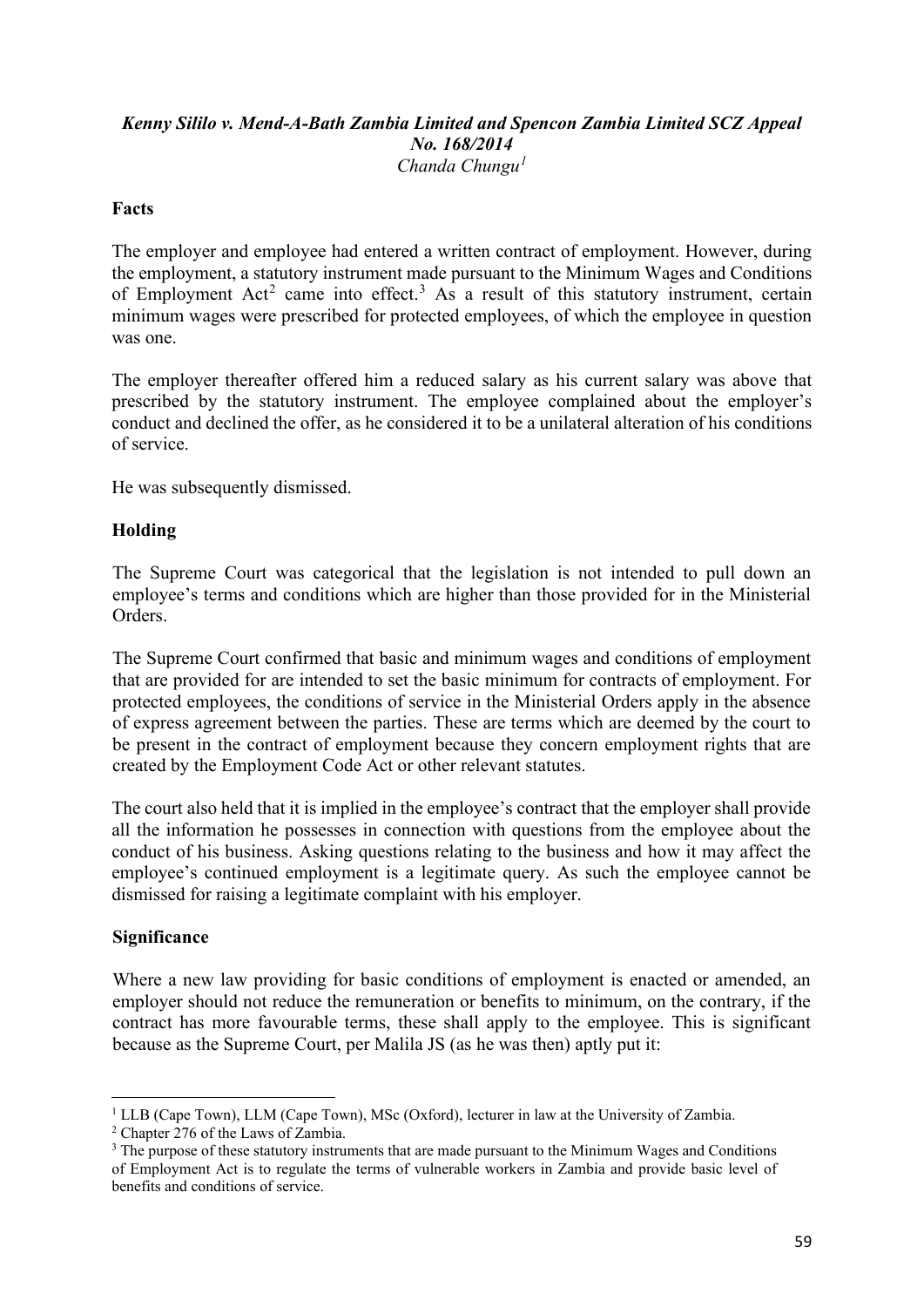In our view, the passage of Statutory Instrument No. 46 of 2012 cannot be used to justify interference in contractual terms the effect of which interference is a diminution in the emoluments receivable by the employee. As we understand it, the law on minimum wages and conditions of employment are intended to set the very basic minimum below which it will be unlawful to employ. It is never the intention of such legislation to pull an employee's emoluments or conditions of service from a certain high, down to the prescribed minimum.

What the case bring to the fore is that while the statutory instruments relating to minimum wages and conditions are important, employers should not seek to provide the bare minimum. They should merely use them as parameters to provide terms and conditions of employment based on their needs and the requirements of the job the employee has been called to perform.

When new minimum conditions of employment are promulgated, an employer is not permitted to vary the contract by reducing the benefits in the contract to meet the basic minimum. The court guided that statutory terms or terms implied by law are only the baseline entitlement for employees who may enjoy more favourable conditions of service if the contract of employment or indeed any other law provides more favour terms.

The attempt by the employer to vary the terms of the contract to reduce them to those provided by the law amounted to a unilateral variation of the contract of employment. Under Zambian law, where there is a unilateral variation of the contract, the employee is deemed to have been declared redundant based on the case of *Mike Musonda Kabwe v. BP Zambia Limited*. [4](#page-2-0) This authority is problematic for several reasons. Firstly, the court in *Mike Musonda Kabwe* created the rule based on an English decision of *Marriot* where there was legislation in place that provided for such relief. Further, the rule does not seem to accommodate the rights employers have to determine their own work practice and make reasonable alterations to work practice and the employee's duty to reasonably adapt. Further, the rule does not sufficiently distinguish between fundamental terms and non-statutory or immaterial conditions of employment

Despite *Mike Musonda Kabwe* establishing a principle that had been applied in several subsequent cases, the Supreme Court took an ingenious approach regarding the ramifications of and remedies available to an employee following a unilateral variation of his or her contract of employment. The Supreme Court, per Malila JS (as he was then) held, *inter alia* that:

We have already stated that it was the respondent as employer who introduced unilaterally a new condition of employment which affected the appellant as employee adversely. This amounted to a wrongful termination of employment by the employer…

Instead of treating the unilateral variation of the contract as a redundancy, the Supreme Court treated it as a breach that amounted to wrongful termination. This is the correct view when one views unilateral variations of the contract under the ordinarily law of contract which applies to employment law. In the subsequent cases of *Charles Mushitu (sued in his capacity as Secretary*  General of Zambia Red Cross Society) v. Christabel M. Kaumba,<sup>[5](#page-2-1)</sup> also penned by Justice Malila, an employee worked under a project that terminated and was then placed on unpaid leave. The Supreme Court, in a judgment also delivered by Malila JS (as he was then) held:

<span id="page-2-1"></span><span id="page-2-0"></span><sup>4</sup> S.C.Z Appeal No. 115 of 1996. 5 SCZ Appeal No. 122/2015.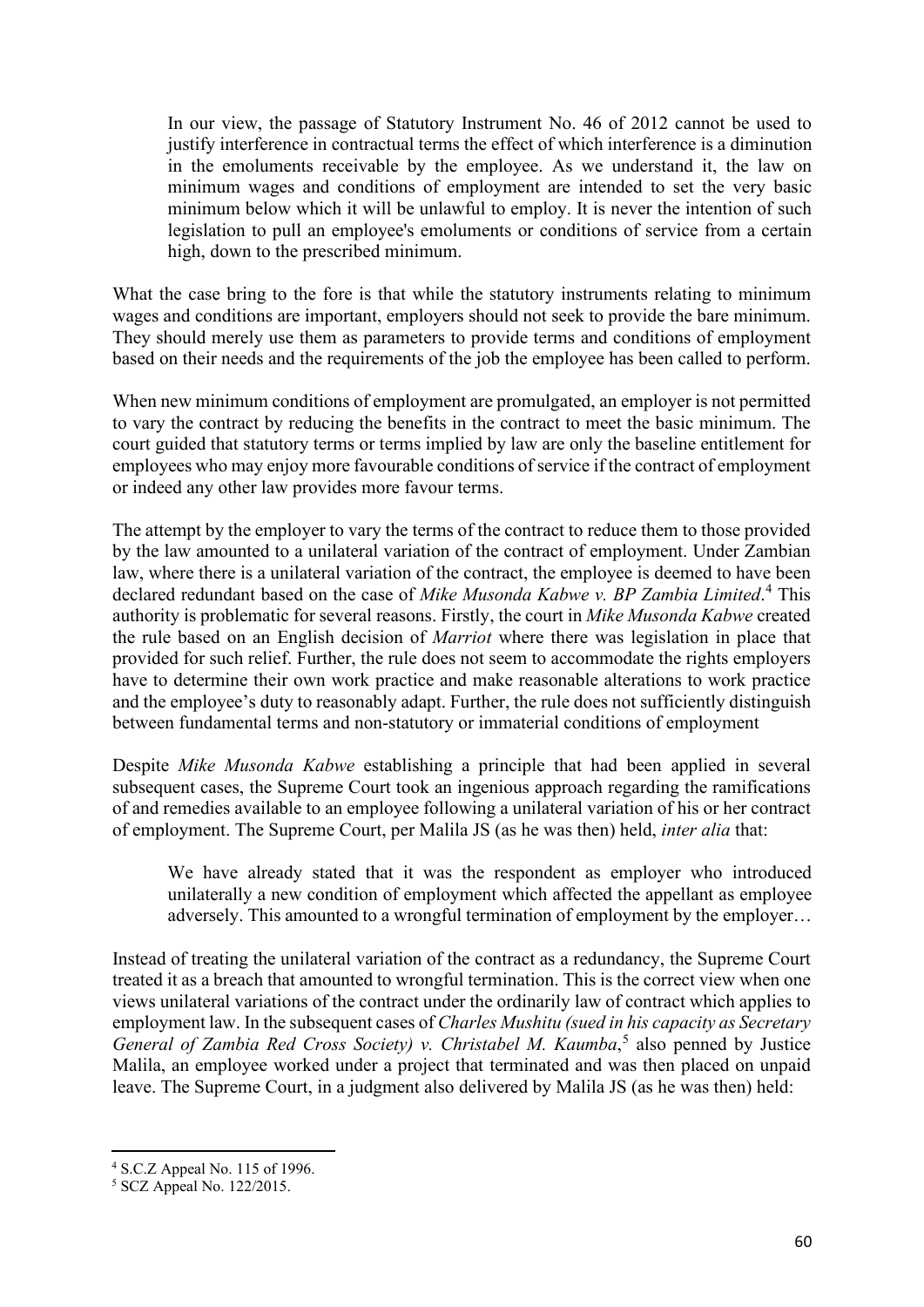A unilateral alteration of the conditions of service which negatively impacts on any employee amounts to a breach and a wrongful termination of the contract of employment.

The Supreme Court thus confirmed that placing the employee on forced, unpaid leave was an adverse unilateral alteration of the contract – but refused to treat it as a redundancy, despite the question being before the Supreme Court.

The Supreme Court's approach in *Kenny Sililo* and *Christabel M. Kaumba* that ascribes contract of law principles to a unilateral variation of contractual terms; not only did the court recognise that a unilateral variation was a breach of contract, it also provided that for material breaches of contract, the contract terminates. Thus, the court awarded damages for the breach, rather than ordering redundancy or early retirement package. The above notwithstanding, the law in Zambia is now clear in statute; unilateral and adverse variations of the contract of employment are a redundancy situation.

In relation to dismissal, or adverse treatment for raising a complaint, Malila JS (as he was then) on behalf of the Supreme Court held that:

We do not accept the position taken by the lower court that an employee in the appellant's position who questions and disagrees with the employer on issues to do with his emoluments and his contractual rights commits a dismissible wrong. We do not believe that for an employee to be alert and vigilant is insubordination.

The Supreme Court held that it is not a dismissible offence for an employee to disagree with his employer or merely question the issues related to his contractual rights. This judgment is fortified by the enactment of section 52(4)(c) of the Employment Act which provides that loss of employment due to an employee filing a complaint or participating in proceedings against an employer involving the employer's violation of laws, would automatically amount to unfair dismissal.

If the employee understands the contract of employment, the failure to meet the requirement for attestation of the contract by an authorised officer as provided for in Section 25 of the Employment Code Act, would not be fatal.<sup>[6](#page-3-0)</sup> The Supreme Court in the *Kenny Sililo v. Menda-Bath and Spencon Zambia Limited[7](#page-3-1)* case in interpreting an identical provision that existed under the recently repealed Employment Act in relation to a literate employee held as follows:

In our view, his contract of employment with the respondents falls within the proviso to Section 29 of the Employment Act. He understood the contract of employment he entered into and thus did not require the protective intervention of a proper officer as envisioned in Section 29 of the Employment Act. Even assuming that the contract of employment required attestation, we have serious reservations as to whether failure to present a contract of employment for attestation could divest only one party of his rights under the contract of employment against the other party. The mutuality of the obligations assumed by the parties, which in effect create the contractual bond, would be lost were the interpretation ascribed to Section 32 by the appellant to be correct. In fact, there would be no contract to talk about.

<span id="page-3-0"></span><sup>6</sup> *Sililo v Mend-a-Bath and Spencon Zambia Limited* SCZ Appeal No. 168/2014.

<span id="page-3-1"></span><sup>7</sup> SCZ Appeal No. 168/2014.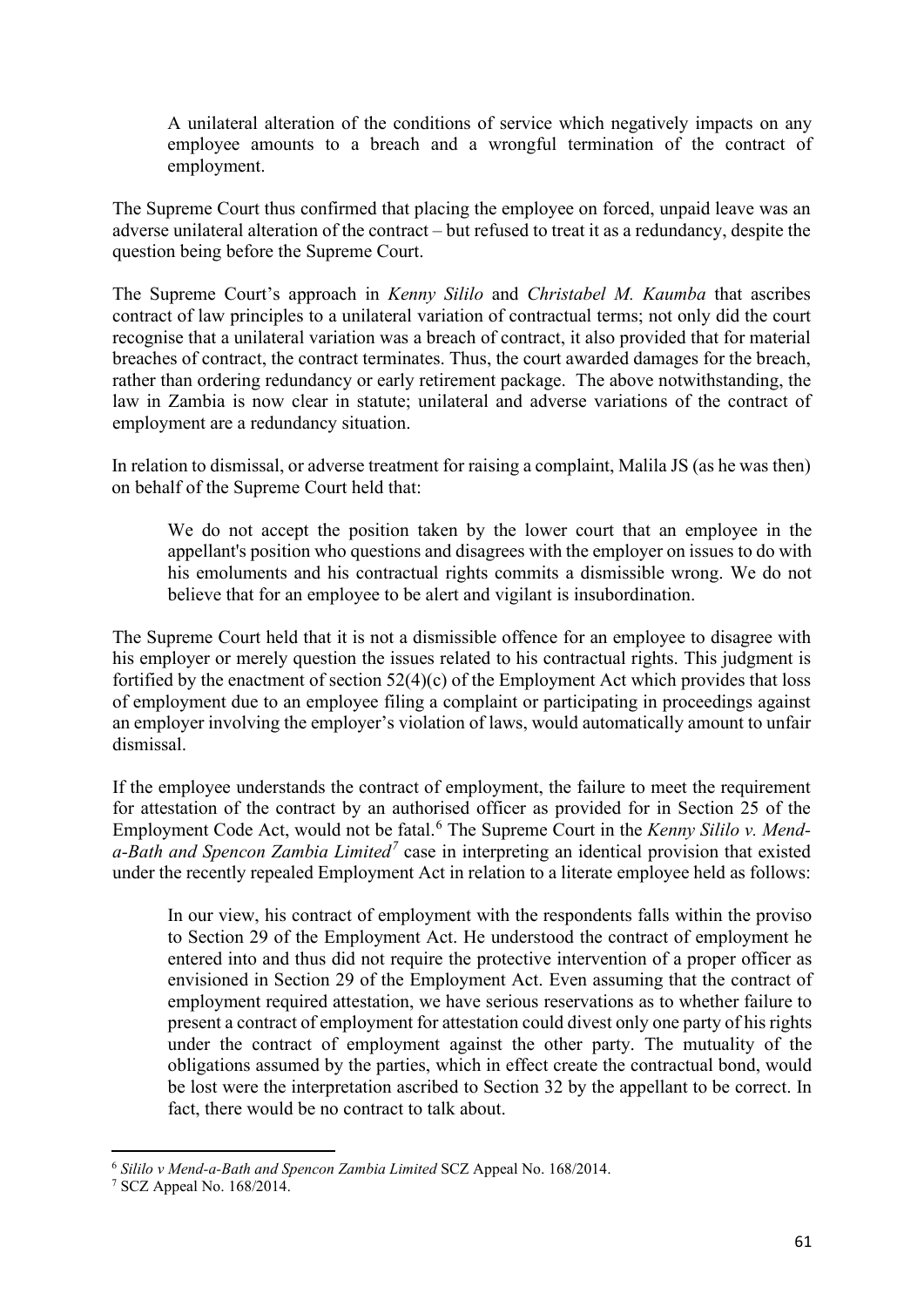There is an assumption that literate people enter contractual obligations with full knowledge of what they are doing and of the natural consequences of their actions and as such, do not need the protection of the law as much as people who are not literate. We opine that this assumption is not misplaced.

Further, we are of the view that it would be ironical for an employee to be unable to enforce his rights under a contract of service for failure to have the contract attested when the provision on attestation is meant for the employee's protection in the first place. This is precisely why the drafters of the Employment Code Act saw it fit to insert a proviso to the attestation requirement to the effect that where an employee is literate and the contract was entered into in good faith, attestation would not be required.

The Supreme Court was doubtful of the notion that failure to attest a written contract of employment would lead to an employee not being able to enforce his rights under a contract of service – especially where the employee is literate and understands the terms of the contract. We are of the view that the position of the Supreme Court is sound.

This notwithstanding, and despite the guidance from the Supreme Court, section 26 (4) of the Employment Code Act states that if the authorised officer refuses to attest a written contract, the contract is void and the authorised officer shall give the employer a chance to rectify the contract and re-submit it for attestation. As such, employers should take due to care to ensure that their contracts are properly drafted so as to avoid the contract being deemed void.

The statutory provision could have a negative effect on employees, particularly vulnerable ones where the employer does not rectify the contract, thus leaving them unemployed. Therefore, an employee cannot enforce his rights as the statute makes it clear that if it is not attested, it is void.

In this regard, the approach of the Supreme Court is preferable as the failure to attest or ensure the basic minimums are guaranteed can be easily rectified without invalidating the entire contract, which could have dire consequences for employees who are deprived of an income if the contract is not rectified.

This case will have an impact on issue that plagued employment relationships where an employee complains about an issue or differs with his/her employee on a particular point. By virtue of this judgment, an employer is not justified in dismissing an employee for questioning him on these matters<sup>[8](#page-4-0)</sup> and must provide reasonable answers, insofar as they relate to the employee's employment relationship with the employer.

The court took the occasion to clarify that an employee has no claim for wrongful dismissal or a declaration that a dismissal is a nullity when he or she commits a serious offence<sup>[9](#page-4-1)</sup> The courts have held that in such situations, dismissal without giving notice or following the correct procedure is justified. In a recent case of *Kenny Sililo*, [10](#page-4-2) the Supreme Court added further

<span id="page-4-0"></span><sup>8</sup> Confirmed in *Swain v West (Butchers) Limited (1936) 1 All ER 224* and *Sililo v Mend-a-Bath* 

<span id="page-4-1"></span><sup>&</sup>lt;sup>9</sup> See also *Vincent Chimuka v Stanbic Bank Zambia Limited* (2017) ZMSC 23.<br><sup>10</sup> Kenny Sililo v. Mend-a-Bath and Spencon Zambia Limited, SCZ Appeal No. 168/2014.

<span id="page-4-2"></span>